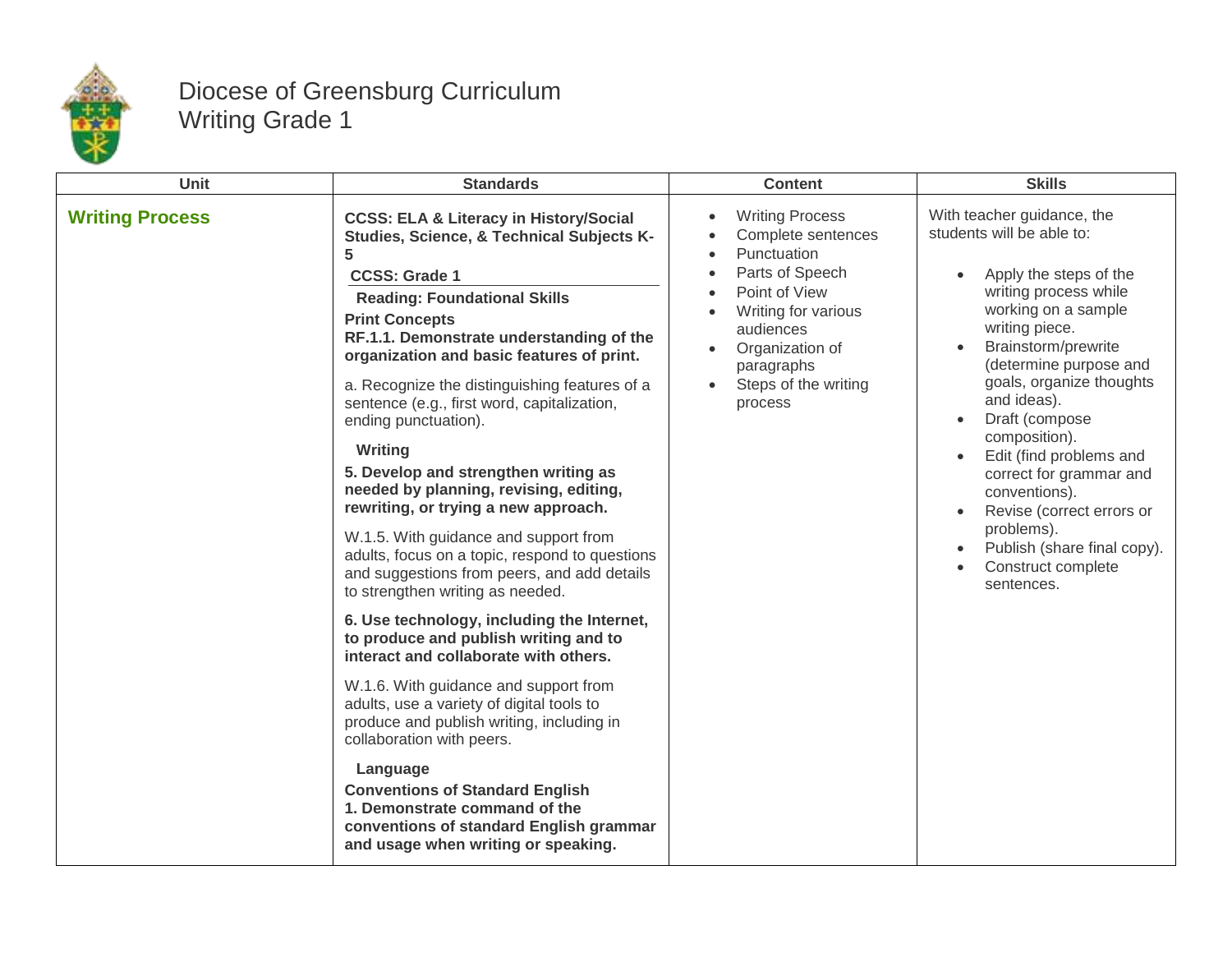| Unit             | <b>Standards</b>                                                                                                                                                                                                                                                    | <b>Content</b>                                                                                                                                                                          | <b>Skills</b>                                                                                                           |
|------------------|---------------------------------------------------------------------------------------------------------------------------------------------------------------------------------------------------------------------------------------------------------------------|-----------------------------------------------------------------------------------------------------------------------------------------------------------------------------------------|-------------------------------------------------------------------------------------------------------------------------|
|                  | L.1.1. Demonstrate command of the<br>conventions of standard English grammar<br>and usage when writing or speaking.<br>PA: Early Childhood: K-2 (2016)<br>PA: Grade 1                                                                                               |                                                                                                                                                                                         |                                                                                                                         |
|                  | <b>Language and Literacy Development</b><br>1.4 Writing                                                                                                                                                                                                             |                                                                                                                                                                                         |                                                                                                                         |
|                  | U. Technology and Publication<br>1.4 1.U With guidance and support, use a<br>variety of digital tools to produce and publish<br>writing, including collaboration with peers.                                                                                        |                                                                                                                                                                                         |                                                                                                                         |
|                  | W. Credibility, Reliability, and Validity of<br>Sources<br>1.4 1.W With guidance and support, recall<br>information from experiences or gather<br>information from provided sources to answer<br>a question.                                                        |                                                                                                                                                                                         |                                                                                                                         |
|                  | X. Range of Writing<br>1.4 1.X Write routinely over extended time<br>frames (time for research, reflection, and<br>revision) and shorter time frames (a single<br>sitting or a day or two) for a range of<br>discipline-specific tasks, purposes, and<br>audiences. |                                                                                                                                                                                         |                                                                                                                         |
|                  | © Copyright 2010. National Governors<br>Association Center for Best Practices and<br>Council of Chief State School Officers. All<br>rights reserved.                                                                                                                |                                                                                                                                                                                         |                                                                                                                         |
| <b>Narrative</b> | <b>CCSS: ELA &amp; Literacy in History/Social</b><br>Studies, Science, & Technical Subjects K-<br>5<br><b>CCSS: Grade 1</b><br><b>Writing</b>                                                                                                                       | Complete sentences<br>$\bullet$<br><b>Punctuation marks</b><br>$\bullet$<br>Parts of Speech<br>$\bullet$<br>Point of View<br>$\bullet$<br>Writing for various<br>$\bullet$<br>audiences | With teacher guidance, the<br>students will be able to:<br>Keep information and<br>$\bullet$<br>ideas relevant to topic |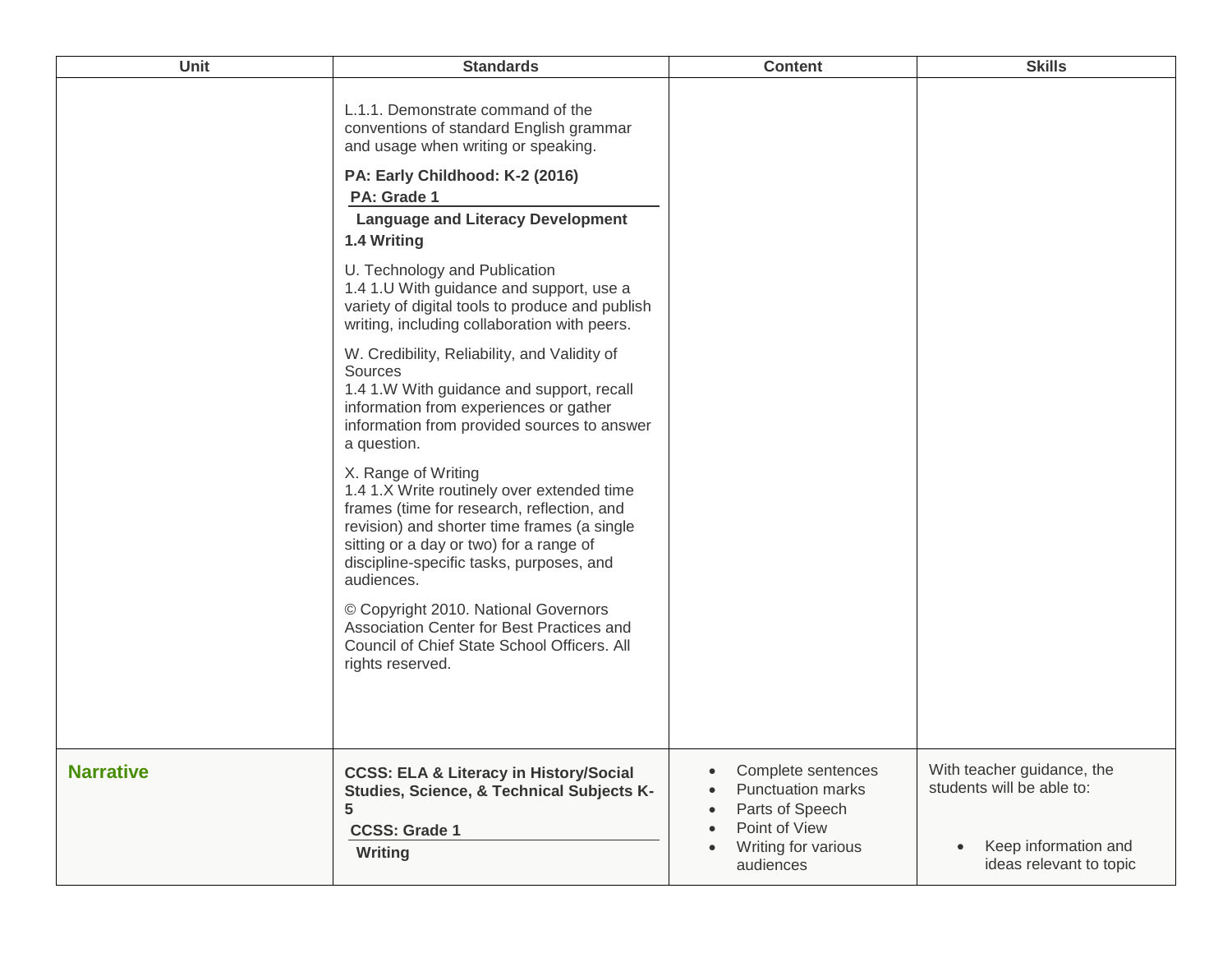| <b>Unit</b> | <b>Standards</b>                                                                                                                                                                                                                                                                                                                                                                                                                                                                                                                                                                                                                                                                                                                                                                                                                                                                                                                                                                                                                                                                                                                                                                                                                                                                                                                                                   | <b>Content</b>                                                                                              | <b>Skills</b>                                                                                                                                                                                                                                                                                                                                                                                                                                                                                                                                                                                                          |
|-------------|--------------------------------------------------------------------------------------------------------------------------------------------------------------------------------------------------------------------------------------------------------------------------------------------------------------------------------------------------------------------------------------------------------------------------------------------------------------------------------------------------------------------------------------------------------------------------------------------------------------------------------------------------------------------------------------------------------------------------------------------------------------------------------------------------------------------------------------------------------------------------------------------------------------------------------------------------------------------------------------------------------------------------------------------------------------------------------------------------------------------------------------------------------------------------------------------------------------------------------------------------------------------------------------------------------------------------------------------------------------------|-------------------------------------------------------------------------------------------------------------|------------------------------------------------------------------------------------------------------------------------------------------------------------------------------------------------------------------------------------------------------------------------------------------------------------------------------------------------------------------------------------------------------------------------------------------------------------------------------------------------------------------------------------------------------------------------------------------------------------------------|
|             | 3. Write narratives to develop real or<br>imagined experiences or events using<br>effective technique, well-chosen details,<br>and well-structured event sequences.<br>W.1.3. Write narratives in which they recount<br>two or more appropriately sequenced events,<br>include some details regarding what<br>happened, use temporal words to signal<br>event order, and provide some sense of<br>closure.<br>5. Develop and strengthen writing as<br>needed by planning, revising, editing,<br>rewriting, or trying a new approach.<br>W.1.5. With guidance and support from<br>adults, focus on a topic, respond to questions<br>and suggestions from peers, and add details<br>to strengthen writing as needed.<br>6. Use technology, including the Internet,<br>to produce and publish writing and to<br>interact and collaborate with others.<br>W.1.6. With guidance and support from<br>adults, use a variety of digital tools to<br>produce and publish writing, including in<br>collaboration with peers.<br><b>PA: Learning Standards for Early</b><br><b>Childhood K-2 (2016)</b><br>PA: Grade 1<br><b>Language and Literacy Development</b><br>1.4 Writing<br>M. Narrative<br>1.4 1.M Write narratives to develop real or<br>imagined experiences or events.<br>N. Narrative - Focus<br>1.4 1.N Establish who and what the narrative<br>will be about. | Organization of<br>paragraphs<br>Steps of the writing<br>process<br>Author's Purpose<br>Writing genre/theme | Use pictures to illustrate<br>ideas for writing<br>Construct a well<br>developed paragraph<br>Make simple<br>transitions(first, next, last)<br>Write clear topic<br>$\bullet$<br>Write to get the attention<br>of the audience<br>Edit for grammar and<br>usage (capital letters and<br>end marks)<br>Self-edit with a checklist<br>Peer-edit with a checklist<br>Revise work based on<br>editing<br>Vary sentence format<br>Establish a purpose for<br>writing<br>Experiment with different<br>forms of narrative<br>Draw on personal<br>$\bullet$<br>experience<br>Create and recognize a<br>narrative writing piece |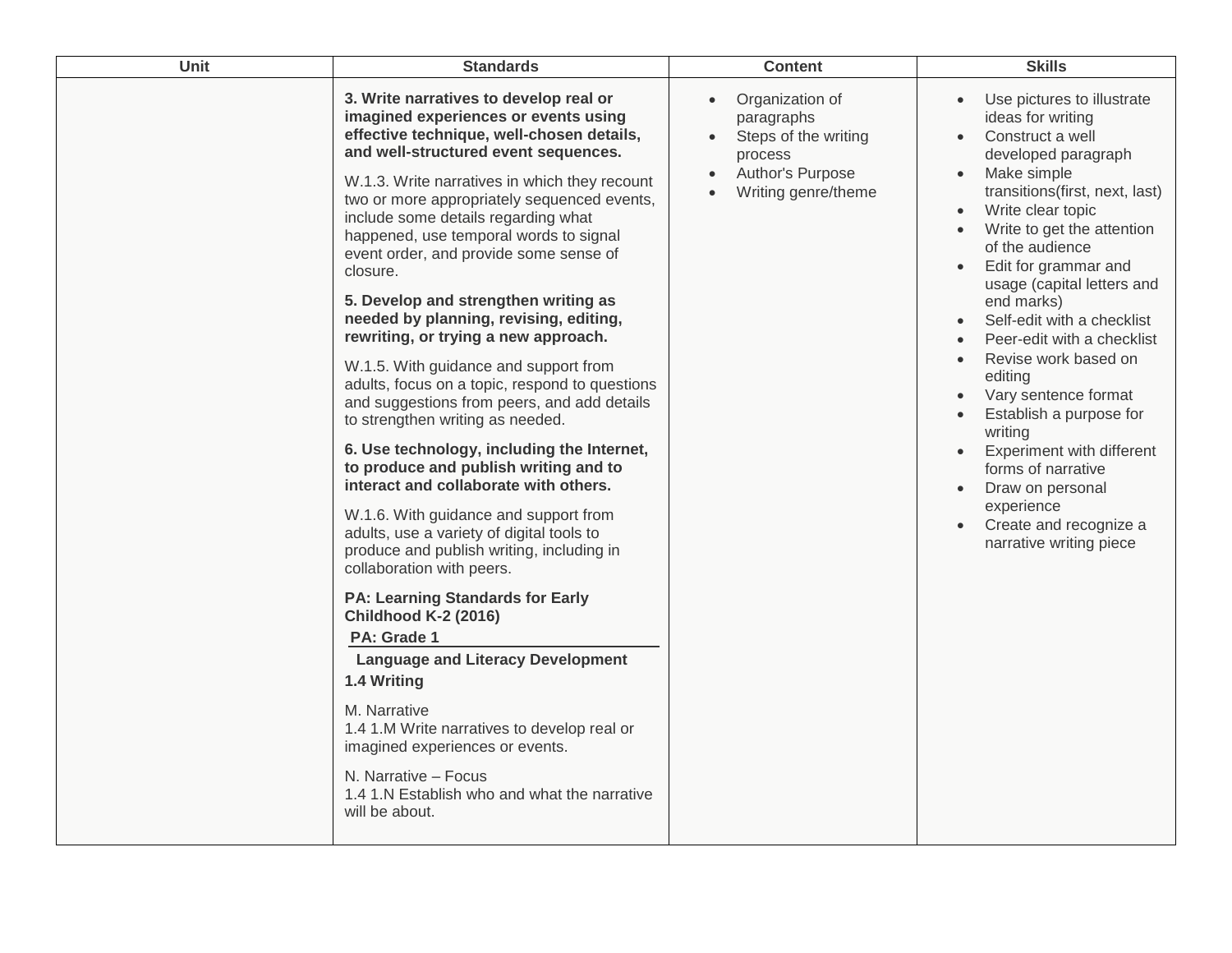| <b>Unit</b>            | <b>Standards</b>                                                                                                                                                                                                                                                                                                                                                                                                                                                                                                                                                                                                                                                     | <b>Content</b>                                                                                                                                                                                   | <b>Skills</b>                                                                                                                                                                                                                                                                                                                                                                                                                                                             |
|------------------------|----------------------------------------------------------------------------------------------------------------------------------------------------------------------------------------------------------------------------------------------------------------------------------------------------------------------------------------------------------------------------------------------------------------------------------------------------------------------------------------------------------------------------------------------------------------------------------------------------------------------------------------------------------------------|--------------------------------------------------------------------------------------------------------------------------------------------------------------------------------------------------|---------------------------------------------------------------------------------------------------------------------------------------------------------------------------------------------------------------------------------------------------------------------------------------------------------------------------------------------------------------------------------------------------------------------------------------------------------------------------|
|                        | O. Narrative - Content<br>1.4 1.0 Include thoughts and feelings to<br>describe experiences and events.                                                                                                                                                                                                                                                                                                                                                                                                                                                                                                                                                               |                                                                                                                                                                                                  |                                                                                                                                                                                                                                                                                                                                                                                                                                                                           |
|                        | P. Narrative - Organization<br>1.4 1.P Recount two or more appropriately<br>sequenced events, using temporal words to<br>signal event order and provide some sense<br>of closure.                                                                                                                                                                                                                                                                                                                                                                                                                                                                                    |                                                                                                                                                                                                  |                                                                                                                                                                                                                                                                                                                                                                                                                                                                           |
|                        | Q. Narrative - Style<br>1.4 1.Q Use a variety of words and phrases.                                                                                                                                                                                                                                                                                                                                                                                                                                                                                                                                                                                                  |                                                                                                                                                                                                  |                                                                                                                                                                                                                                                                                                                                                                                                                                                                           |
|                        | R. Narrative - Conventions of Language<br>1.4 1.R Demonstrate a grade appropriate<br>command of the conventions of standard<br>English grammar, usage, capitalization,<br>punctuation, and spelling.                                                                                                                                                                                                                                                                                                                                                                                                                                                                 |                                                                                                                                                                                                  |                                                                                                                                                                                                                                                                                                                                                                                                                                                                           |
|                        | © Copyright 2010. National Governors<br>Association Center for Best Practices and<br>Council of Chief State School Officers. All<br>rights reserved.                                                                                                                                                                                                                                                                                                                                                                                                                                                                                                                 |                                                                                                                                                                                                  |                                                                                                                                                                                                                                                                                                                                                                                                                                                                           |
| <b>Respond to Text</b> | <b>CCSS: ELA &amp; Literacy in History/Social</b><br>Studies, Science, & Technical Subjects K-<br>5<br><b>CCSS: Grade 1</b><br>Writing<br>5. Develop and strengthen writing as<br>needed by planning, revising, editing,<br>rewriting, or trying a new approach.<br>W.1.5. With guidance and support from<br>adults, focus on a topic, respond to questions<br>and suggestions from peers, and add details<br>to strengthen writing as needed.<br>6. Use technology, including the Internet,<br>to produce and publish writing and to<br>interact and collaborate with others.<br>W.1.6. With guidance and support from<br>adults, use a variety of digital tools to | Respond to Text<br>Complete sentences<br>Punctuation<br>Parts of Speech<br>Point of View<br>Writing for various<br>audiences<br>Organization of<br>paragraphs<br>Steps of the writing<br>process | With teacher guidance, the<br>students will be able to:<br>Write a response to a<br>$\bullet$<br>selected text<br>Restate the question<br>$\bullet$<br>Stay on topic<br>$\bullet$<br>Write for your audience<br>$\bullet$<br>Use details to support<br>written work<br>Compare/contrast<br>Use cause and effect if<br>applicable<br>Use data and text<br>$\bullet$<br>references to enhance<br>the writing<br>Use precise vocabulary<br>$\bullet$<br>Vary sentence format |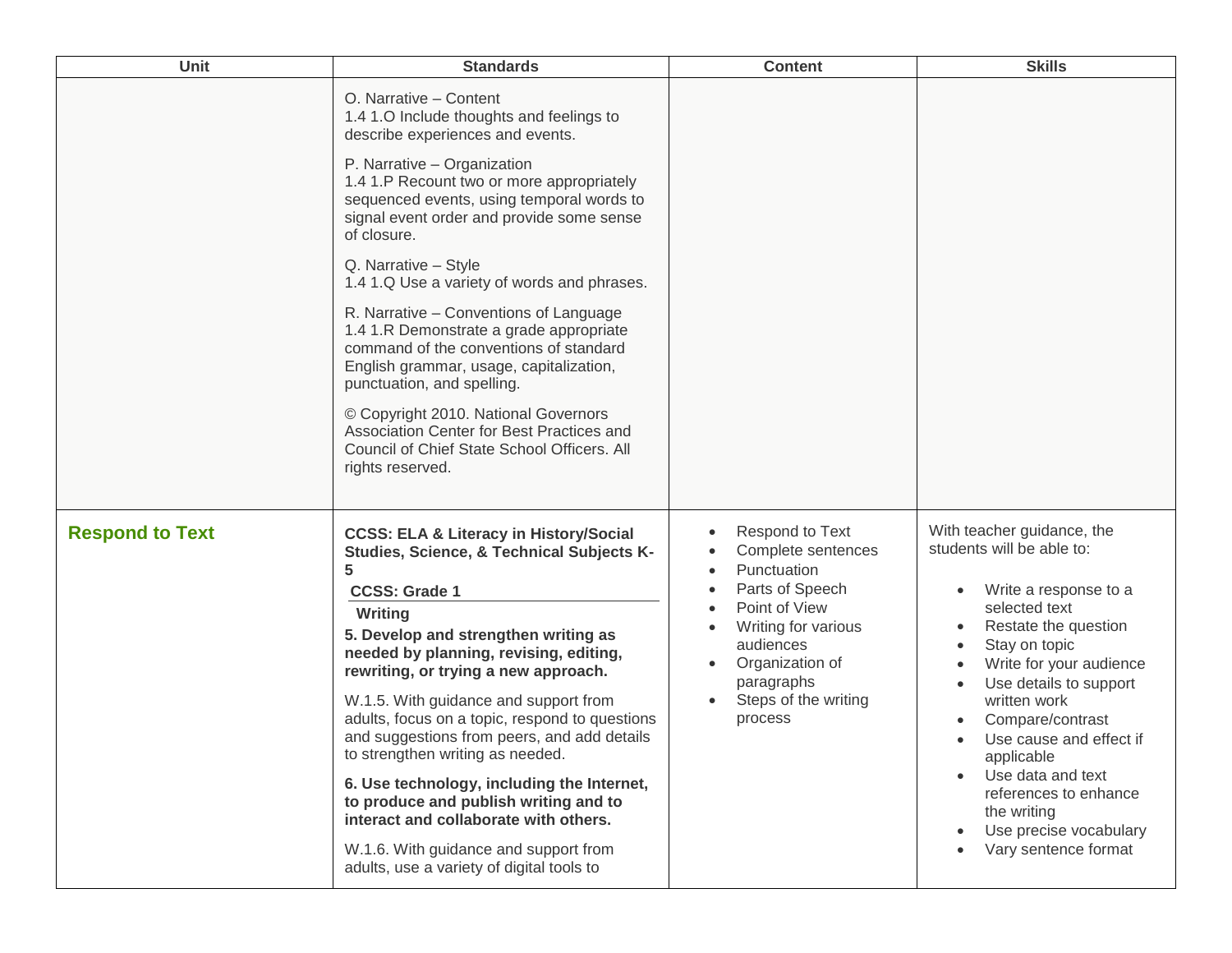| <b>Unit</b>                                      | <b>Standards</b>                                                                                                                                                                                                                                                                                                                                                                                                                                                                                                                                                                                                                                                                                                                                                                                                                                                                                                                                                              | <b>Content</b>                                                                                                                                                                             | <b>Skills</b>                                                                                                                                                                                                                                                                                        |
|--------------------------------------------------|-------------------------------------------------------------------------------------------------------------------------------------------------------------------------------------------------------------------------------------------------------------------------------------------------------------------------------------------------------------------------------------------------------------------------------------------------------------------------------------------------------------------------------------------------------------------------------------------------------------------------------------------------------------------------------------------------------------------------------------------------------------------------------------------------------------------------------------------------------------------------------------------------------------------------------------------------------------------------------|--------------------------------------------------------------------------------------------------------------------------------------------------------------------------------------------|------------------------------------------------------------------------------------------------------------------------------------------------------------------------------------------------------------------------------------------------------------------------------------------------------|
|                                                  | produce and publish writing, including in<br>collaboration with peers.<br><b>PA: Learning Standards for Early</b><br><b>Childhood K-2 (2016)</b><br>PA: Grade 1<br><b>Language and Literacy Development</b><br><b>1.2 Reading Informational Text</b><br>J. Vocabulary Acquisition and Use<br>1.2 1.J Use words and phrases acquired<br>through conversations, reading, and being<br>read to, and respond to texts, including<br>words that signal connections and<br>relationships between the words and<br>phrases.<br><b>1.3 Reading Literature</b><br>J. Vocabulary Acquisition and Use<br>1.3 1.J Use words and phrases acquired<br>through conversations, reading, and being<br>read to, and respond to texts, including<br>words that signal connections and<br>relationships between the words and<br>phrases.<br>© Copyright 2010. National Governors<br>Association Center for Best Practices and<br>Council of Chief State School Officers. All<br>rights reserved. |                                                                                                                                                                                            | Edit for grammar and<br>$\bullet$<br>conventions (self-edit to<br>rubric)<br>Revise work based on<br>editing                                                                                                                                                                                         |
| <b>Expository</b><br>(Explanatory/Informational) | <b>CCSS: ELA &amp; Literacy in History/Social</b><br>Studies, Science, & Technical Subjects K-<br>5.<br><b>CCSS: Grade 1</b><br>Writing<br>2. Write informative/explanatory texts to<br>examine and convey complex ideas and<br>information clearly and accurately<br>through the effective selection,<br>organization, and analysis of content.                                                                                                                                                                                                                                                                                                                                                                                                                                                                                                                                                                                                                              | <b>Topics</b><br>Informative/Explanatory<br>Writing<br>Mechanics<br>$\bullet$<br>Complete sentences<br>Punctuation<br>Parts of Speech<br>Point of View<br>Writing for various<br>audiences | With teacher guidance, the<br>students will be able to:<br>Create an informative<br>$\bullet$<br>writing piece<br>Keep information and<br>$\bullet$<br>ideas relevant to topic<br>Construct a well<br>$\bullet$<br>developed paragraph<br>Make simple<br>$\bullet$<br>transitions(first, next, last) |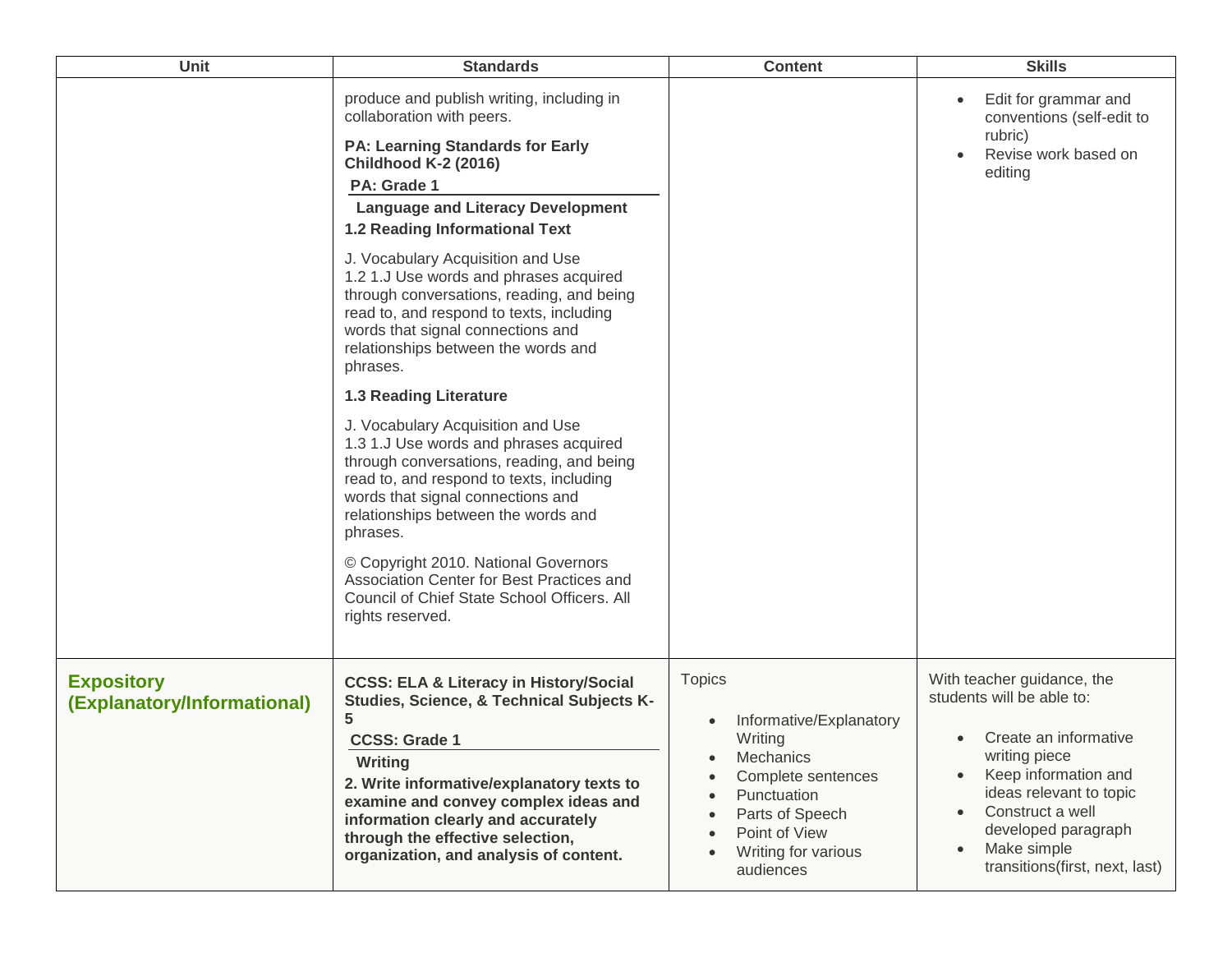| Unit | <b>Standards</b>                                                                                                                                                                              | <b>Content</b>                                                                | <b>Skills</b>                                                                                                                          |
|------|-----------------------------------------------------------------------------------------------------------------------------------------------------------------------------------------------|-------------------------------------------------------------------------------|----------------------------------------------------------------------------------------------------------------------------------------|
|      | W.1.2. Write informative/explanatory texts in<br>which they name a topic, supply some facts<br>about the topic, and provide some sense of<br>closure.<br>5. Develop and strengthen writing as | Organization of<br>paragraphs<br>Steps of the writing<br>$\bullet$<br>process | Write clear topic<br>Write to get the attention<br>of the audience<br>Edit for grammar and<br>usage (capital letters and<br>end marks) |
|      | needed by planning, revising, editing,<br>rewriting, or trying a new approach.                                                                                                                |                                                                               | Self-edit with a rubric<br>Peer-edit with a rubric                                                                                     |
|      | W.1.5. With guidance and support from<br>adults, focus on a topic, respond to questions<br>and suggestions from peers, and add details<br>to strengthen writing as needed.                    |                                                                               | Revise work based on<br>editing<br>Vary sentence format<br>Establish a purpose for<br>writing                                          |
|      | 6. Use technology, including the Internet,<br>to produce and publish writing and to<br>interact and collaborate with others.                                                                  |                                                                               | Draw on personal<br>experience<br>Begin to use consistent                                                                              |
|      | W.1.6. With guidance and support from<br>adults, use a variety of digital tools to<br>produce and publish writing, including in<br>collaboration with peers.                                  |                                                                               | tense<br>Keep facts in an<br>organized manner                                                                                          |
|      | PA: Early Childhood: K-2 (2016)<br>PA: Grade 1                                                                                                                                                |                                                                               |                                                                                                                                        |
|      | <b>Language and Literacy Development</b><br>1.4 Writing                                                                                                                                       |                                                                               |                                                                                                                                        |
|      | A. Informative/Explanatory<br>1.4 1.A Write informative/ explanatory texts<br>to examine a topic and convey ideas and<br>information.                                                         |                                                                               |                                                                                                                                        |
|      | B. Informative/Explanatory - Focus<br>1.4 1.B Identify and write about one specific<br>topic.                                                                                                 |                                                                               |                                                                                                                                        |
|      | C. Informative/ Explanatory - Content<br>1.4 1.C Develop the topic with two or more<br>facts.                                                                                                 |                                                                               |                                                                                                                                        |
|      | D. Informative/Explanatory - Organization<br>1.4 1.D Group information and provide some<br>sense of closure.                                                                                  |                                                                               |                                                                                                                                        |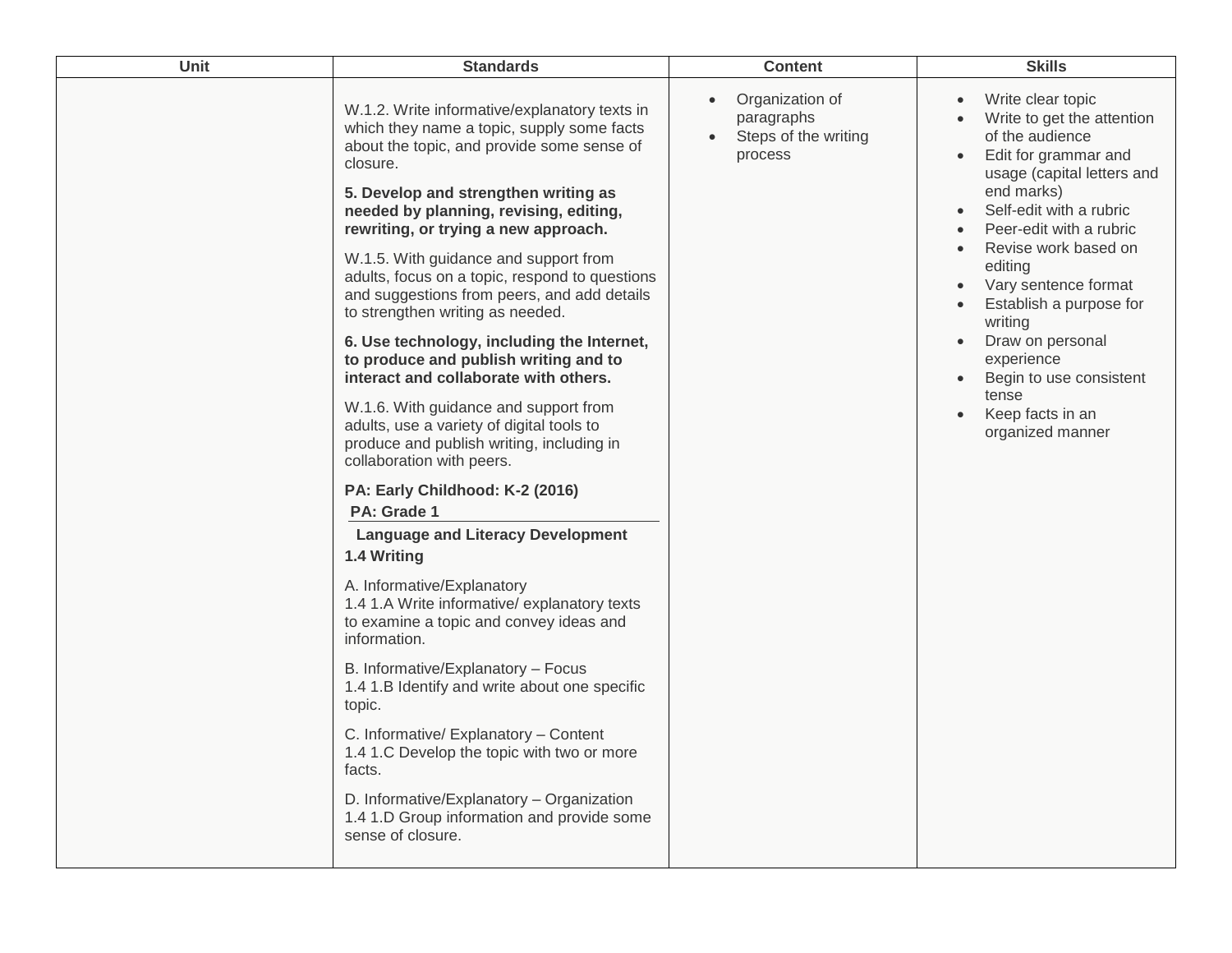| <b>Unit</b>                                      | <b>Standards</b>                                                                                                                                                                                                                                                                                                                                                                                                                                                                                                                                                                                                                                                                                                                                                                                                                                                                                    | <b>Content</b>                                                                                                                                                                                                              | <b>Skills</b>                                                                                                                                                                                                                                                                                                                                                                                                                                                                                                                                                                                            |
|--------------------------------------------------|-----------------------------------------------------------------------------------------------------------------------------------------------------------------------------------------------------------------------------------------------------------------------------------------------------------------------------------------------------------------------------------------------------------------------------------------------------------------------------------------------------------------------------------------------------------------------------------------------------------------------------------------------------------------------------------------------------------------------------------------------------------------------------------------------------------------------------------------------------------------------------------------------------|-----------------------------------------------------------------------------------------------------------------------------------------------------------------------------------------------------------------------------|----------------------------------------------------------------------------------------------------------------------------------------------------------------------------------------------------------------------------------------------------------------------------------------------------------------------------------------------------------------------------------------------------------------------------------------------------------------------------------------------------------------------------------------------------------------------------------------------------------|
|                                                  | E. Informative/Explanatory - Style<br>1.4 1.E Choose words and phrases for effect.<br>F. Informative/Explanatory - Conventions of<br>Language<br>1.4 1.F Demonstrate a grade appropriate<br>command of the conventions of standard<br>English grammar, usage, capitalization,<br>punctuation, and spelling.<br>© Copyright 2010. National Governors<br>Association Center for Best Practices and<br>Council of Chief State School Officers. All<br>rights reserved.                                                                                                                                                                                                                                                                                                                                                                                                                                 |                                                                                                                                                                                                                             |                                                                                                                                                                                                                                                                                                                                                                                                                                                                                                                                                                                                          |
| <b>Persuasive (Opinion-</b><br><b>Argument</b> ) | <b>CCSS: ELA &amp; Literacy in History/Social</b><br>Studies, Science, & Technical Subjects K-<br>5<br><b>CCSS: Kindergarten</b><br>Writing<br>5. Develop and strengthen writing as<br>needed by planning, revising, editing,<br>rewriting, or trying a new approach.<br>W.K.5. With guidance and support from<br>adults, respond to questions and suggestions<br>from peers and add details to strengthen<br>writing as needed.<br>6. Use technology, including the Internet,<br>to produce and publish writing and to<br>interact and collaborate with others.<br>W.K.6. With guidance and support from<br>adults, explore a variety of digital tools to<br>produce and publish writing, including in<br>collaboration with peers.<br><b>CCSS: Grade 1</b><br>Writing<br><b>Text Types and Purposes</b><br>1. Write arguments to support claims in<br>an analysis of substantive topics or texts, | Persuasive/Opinion<br>writing<br>Complete sentences<br>Punctuation<br>Parts of Speech<br>Point of View<br>Writing for various<br>audiences<br>Organization of<br>paragraphs<br>Steps of the writing<br>$\bullet$<br>process | With teacher guidance, the<br>students will be able to:<br>Create a persuasive<br>$\bullet$<br>writing piece<br>Justify opinion through<br>words<br>Keep information and<br>ideas relevant to topic<br>Construct a well<br>developed paragraph<br>Make simple<br>transitions(first, next, last)<br>Write a clear topic<br>Write to get the attention<br>of the audience<br>Edit for grammar and<br>usage (capital letters and<br>end marks)<br>Self-edit with a checklist<br>Peer-edit with a checklist<br>Revise work based on<br>editing<br>Vary sentence format<br>Establish a purpose for<br>writing |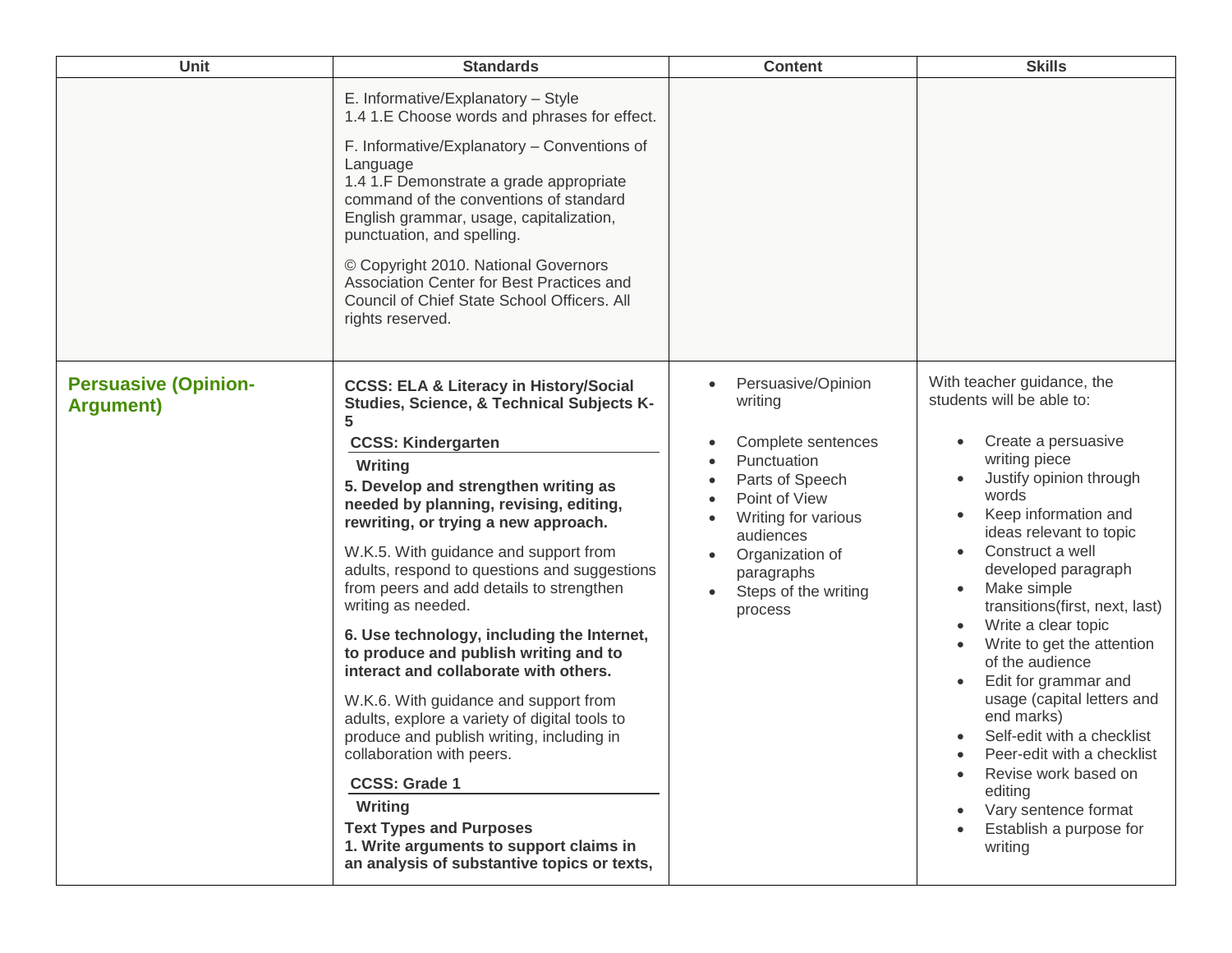| Unit | <b>Standards</b>                                                                                                                                                                                                                                                           | <b>Content</b> | <b>Skills</b>                                                   |
|------|----------------------------------------------------------------------------------------------------------------------------------------------------------------------------------------------------------------------------------------------------------------------------|----------------|-----------------------------------------------------------------|
|      | using valid reasoning and relevant and<br>sufficient evidence.<br>W.1.1. Write opinion pieces in which they<br>introduce the topic or name the book they<br>are writing about, state an opinion, supply a<br>reason for the opinion, and provide some<br>sense of closure. |                | Draw on personal<br>$\bullet$<br>experience to write a<br>piece |
|      | <b>PA: Learning Standards for Early</b><br><b>Childhood K-2 (2016)</b><br>PA: Grade 1<br><b>Language and Literacy Development</b><br>1.4 Writing                                                                                                                           |                |                                                                 |
|      | G. Opinion/Argumentative<br>1.4 1.G Write opinion pieces on familiar<br>topics.                                                                                                                                                                                            |                |                                                                 |
|      | H. Opinion/Argumentative - Focus<br>1.4 1.H Form an opinion by choosing among<br>given topics.                                                                                                                                                                             |                |                                                                 |
|      | I. Opinion/Argumentative - Content<br>1.4 1.I Support the opinion with reasons<br>related to the opinion.                                                                                                                                                                  |                |                                                                 |
|      | J. Opinion/ Argumentative - Orientation<br>1.4 1.J Create an organizational structure<br>that includes reasons and provides some<br>sense of closure.                                                                                                                      |                |                                                                 |
|      | K. Opinion/ Argumentative - Style<br>1.4 1.K Use a variety of words and phrases.                                                                                                                                                                                           |                |                                                                 |
|      | L. Opinion/Argumentative - Conventions of<br>Language<br>1.4 1.L Demonstrate a grade appropriate<br>command of the conventions of standard<br>English grammar, usage, capitalization,<br>punctuation, and spelling                                                         |                |                                                                 |
|      | © Copyright 2010. National Governors<br>Association Center for Best Practices and<br>Council of Chief State School Officers. All<br>rights reserved.                                                                                                                       |                |                                                                 |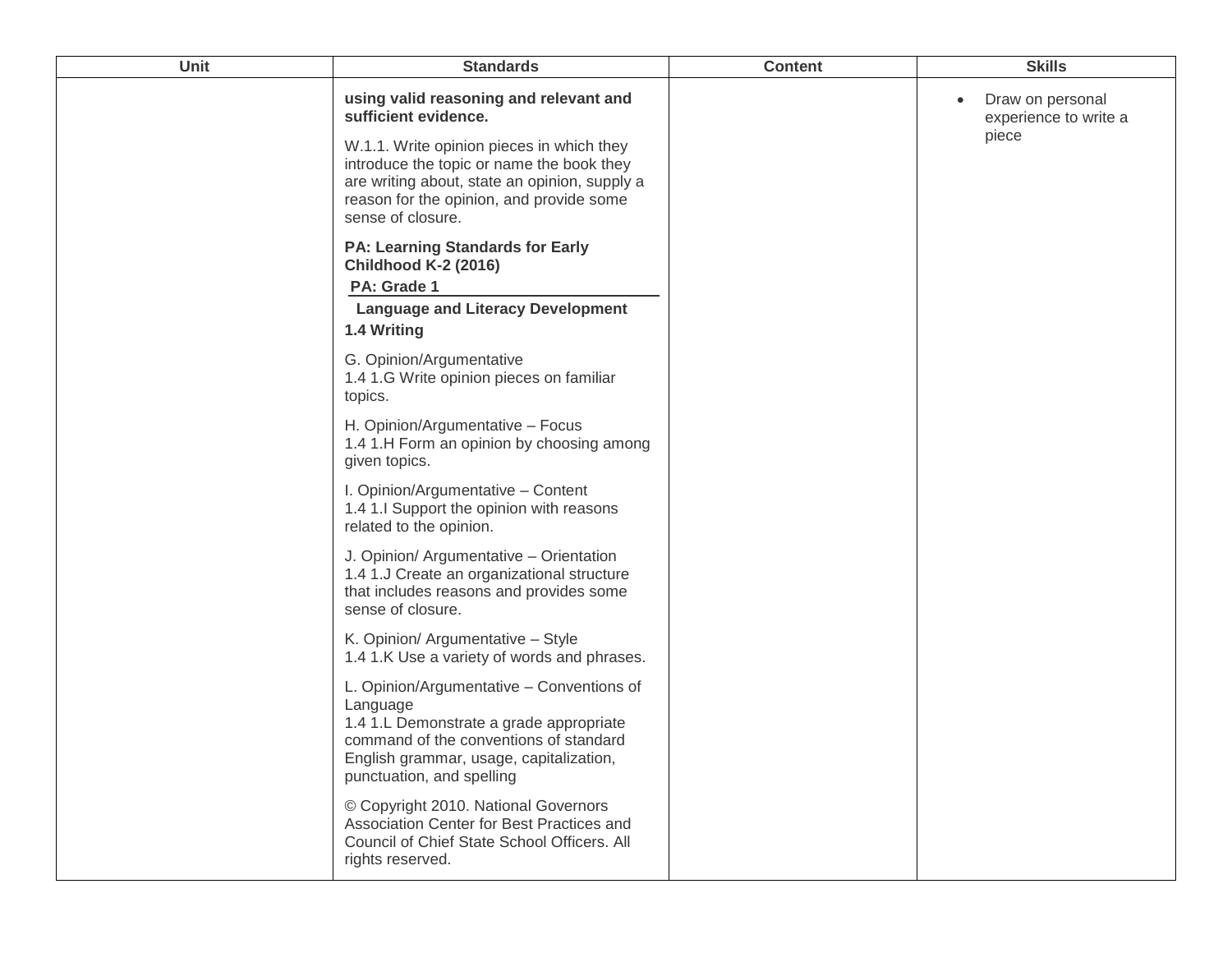| Unit            | <b>Standards</b>                                                                                                                                                                                                                                                                                                                                                                                                                                                                                                                                                                                                                                                                                                                                                                                                                                                                                                                                                                                                                                                                                                                                                                                                                                                                                                                                                     | <b>Content</b>                                                                                                                                                                                                                                                       | <b>Skills</b>                                                                                                                                                                                                                                                                                                                                                                                                                                                                                                                                                                                                                                                                                                                                                  |
|-----------------|----------------------------------------------------------------------------------------------------------------------------------------------------------------------------------------------------------------------------------------------------------------------------------------------------------------------------------------------------------------------------------------------------------------------------------------------------------------------------------------------------------------------------------------------------------------------------------------------------------------------------------------------------------------------------------------------------------------------------------------------------------------------------------------------------------------------------------------------------------------------------------------------------------------------------------------------------------------------------------------------------------------------------------------------------------------------------------------------------------------------------------------------------------------------------------------------------------------------------------------------------------------------------------------------------------------------------------------------------------------------|----------------------------------------------------------------------------------------------------------------------------------------------------------------------------------------------------------------------------------------------------------------------|----------------------------------------------------------------------------------------------------------------------------------------------------------------------------------------------------------------------------------------------------------------------------------------------------------------------------------------------------------------------------------------------------------------------------------------------------------------------------------------------------------------------------------------------------------------------------------------------------------------------------------------------------------------------------------------------------------------------------------------------------------------|
|                 |                                                                                                                                                                                                                                                                                                                                                                                                                                                                                                                                                                                                                                                                                                                                                                                                                                                                                                                                                                                                                                                                                                                                                                                                                                                                                                                                                                      |                                                                                                                                                                                                                                                                      |                                                                                                                                                                                                                                                                                                                                                                                                                                                                                                                                                                                                                                                                                                                                                                |
| <b>Research</b> | <b>CCSS: ELA &amp; Literacy in History/Social</b><br>Studies, Science, & Technical Subjects K-<br>5<br><b>CCSS: Grade 1</b><br>Writing<br>5. Develop and strengthen writing as<br>needed by planning, revising, editing,<br>rewriting, or trying a new approach.<br>W.1.5. With guidance and support from<br>adults, focus on a topic, respond to questions<br>and suggestions from peers, and add details<br>to strengthen writing as needed.<br>6. Use technology, including the Internet,<br>to produce and publish writing and to<br>interact and collaborate with others.<br>W.1.6. With guidance and support from<br>adults, use a variety of digital tools to<br>produce and publish writing, including in<br>collaboration with peers.<br><b>Research to Build and Present</b><br>Knowledge<br>7. Conduct short as well as more<br>sustained research projects based on<br>focused questions, demonstrating<br>understanding of the subject under<br>investigation.<br>W.1.7. Participate in shared research and<br>writing projects (e.g., explore a number of<br>"how-to" books on a given topic and use<br>them to write a sequence of instructions).<br>8. Gather relevant information from<br>multiple print and digital sources, assess<br>the credibility and accuracy of each<br>source, and integrate the information<br>while avoiding plagiarism. | Research writing<br><b>Mechanics</b><br>Complete sentences<br>Punctuation<br>Parts of Speech<br>Point of View<br>Writing for various<br>audiences<br>Organization of<br>paragraphs<br>Steps of the writing<br>process<br>Purpose<br>$\bullet$<br>Writing genre/theme | With teacher guidance, the<br>students will be able to:<br>Participate in a research<br>$\bullet$<br>and writing project<br>Keep information and<br>$\bullet$<br>ideas relevant to topic<br>Construct a well<br>$\bullet$<br>developed paragraph<br>Make simple<br>$\bullet$<br>transitions(first, next, last)<br>Write clear topic<br>Write to get the attention<br>$\bullet$<br>of the audience<br>Edit for grammar and<br>$\bullet$<br>usage (capital letters and<br>end marks)<br>Self-edit with a rubric<br>$\bullet$<br>Peer-edit with a rubric<br>$\bullet$<br>Revise work based on<br>$\bullet$<br>editing<br>Vary sentence format<br>$\bullet$<br>Establish a purpose for<br>writing<br><b>Gather information</b><br>Begin to use consistent<br>tense |